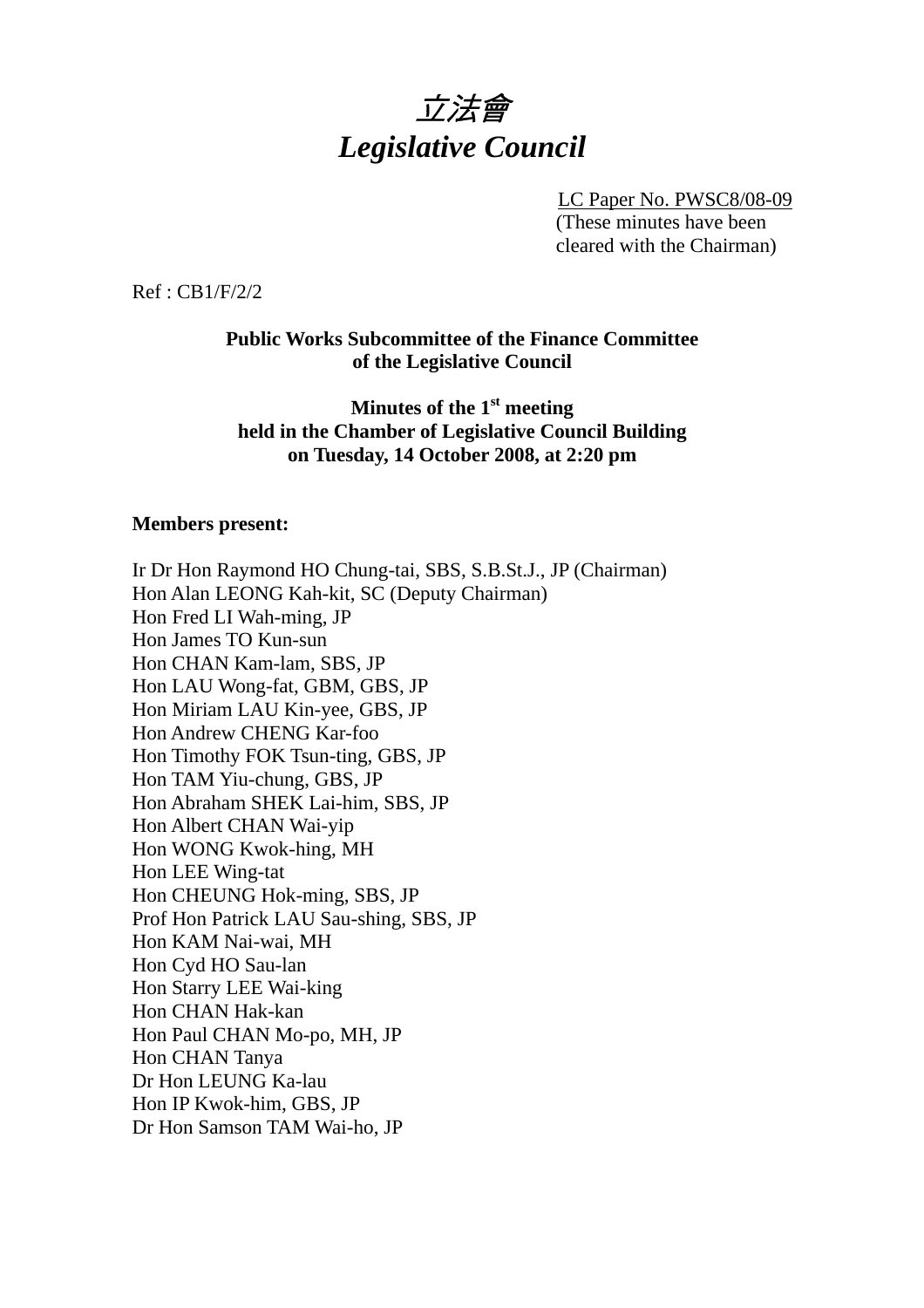## **Member attending:**

Hon CHEUNG Man-kwong

#### **Members absent:**

Hon WONG Kwok-kin, BBS Hon WONG Yuk-man Hon Mrs Regina IP LAU Suk-yee, GBS, JP

#### **Clerk in attendance:**

Ms Connie SZETO Chief Council Secretary (1)6

#### **Staff in attendance:**

| Mrs Constance LI       | <b>Assistant Secretary General 1</b> |
|------------------------|--------------------------------------|
| Ms Debbie YAU          | Senior Council Secretary (1)1        |
| Mr Noel SUNG           | Senior Council Secretary (1)4        |
| Ms Guy YIP             | Senior Council Secretary (1)5        |
| Mr Simon CHEUNG        | Council Secretary (1)1               |
| Ms Angel SHEK          | Council Secretary (1)2               |
| Mr KWONG Kam-fai       | Council Secretary (1)3               |
| <b>Ms Alice CHEUNG</b> | Senior Legislative Assistant (1)1    |
| Miss Queenie LAM       | Senior Legislative Assistant (1)2    |
| Miss Christy YAU       | Legislative Assistant (1)1           |
| Mr Frankie WOO         | Legislative Assistant (1)2           |
| Ms Clara LO            | Legislative Assistant (1)3           |
| Ms Sharon CHAN         | Legislative Assistant (1)8           |

Action

 Ir Dr Raymond HO, the member who had the highest precedence among members of the Public Works Subcommittee (PWSC), chaired the meeting. He advised that the purpose of the meeting was to elect the Chairman and the Deputy Chairman of the PWSC for the 2008-2009 session.

## **Election of Chairman**

2. Ir Dr Raymond HO invited nominations for the chairmanship.

3. Ir Dr Raymond HO was nominated by Mr CHAN Kam-lam and the nomination was seconded by Prof Patrick LAU, Mr TAM Yiu-chung and Mr Abraham SHEK. Ir Dr Raymond HO accepted the nomination.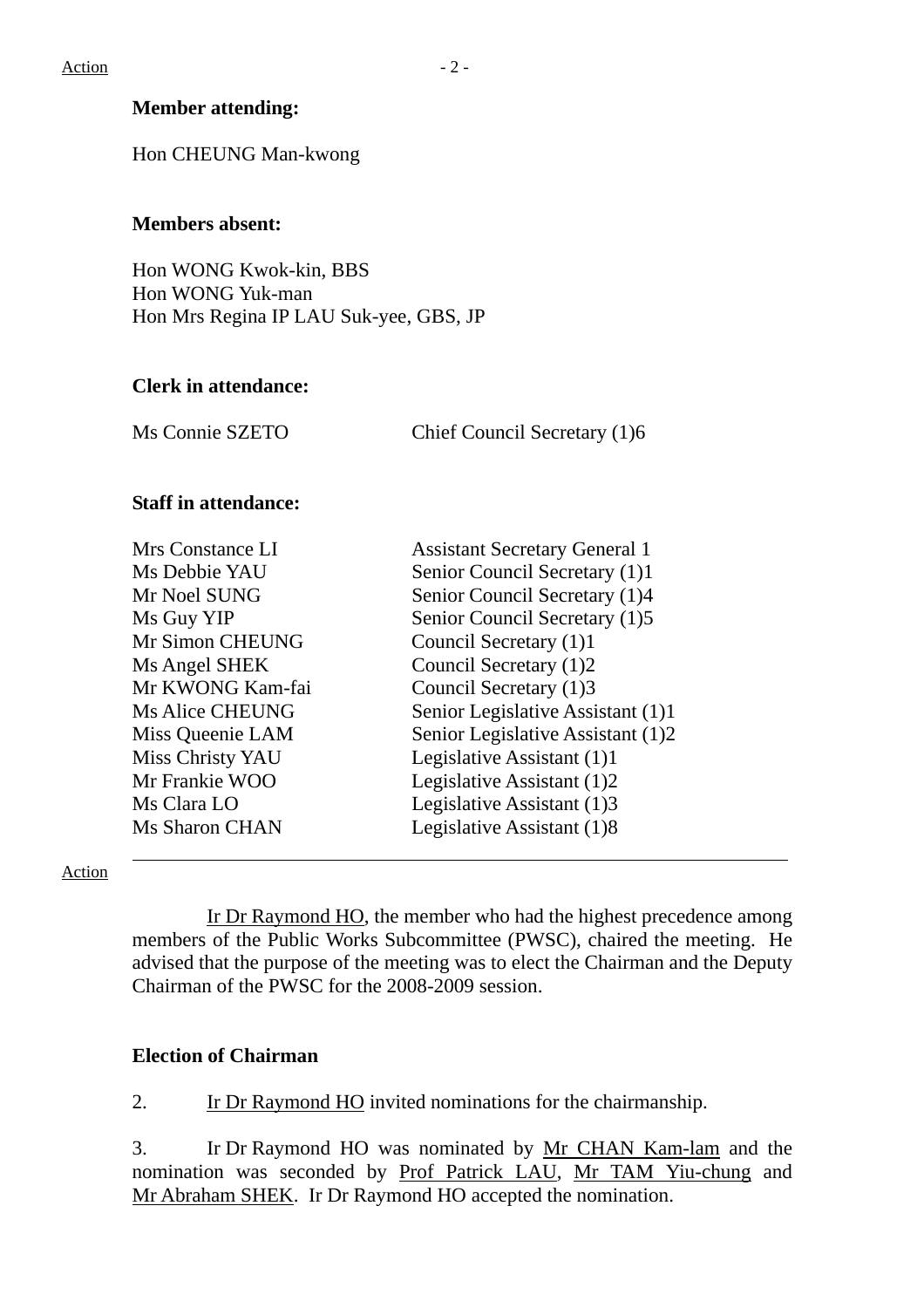4. As Ir Dr Raymond HO was nominated for the chairmanship, Mr Fred LI, the member present who had the highest precedence among the members not nominated for the office, presided over the election.

5. As there was no other nomination, Mr Fred LI declared that Ir Dr Raymond HO was elected Chairman of the PWSC for the 2008-2009 session. Ir Dr Raymond HO then took over the chair.

# **Election of Deputy Chairman**

6. The Chairman called for nominations for the deputy chairmanship. Mr Alan LEONG was nominated by Ms Cyd HO and the nomination was seconded by Mr Fred LI, Miss Tanya CHAN and Mr LEE Wing-tat. Mr Alan LEONG accepted the nomination.

7. As there was no other nomination, the Chairman declared that Mr Alan LEONG was elected Deputy Chairman of the PWSC for the 2008-2009 session.

## **Any other business**

Schedule of meetings for the 2008-2009 session

8. The Chairman advised that PWSC meetings would normally be held on Wednesdays from 8:30 am to 10:30 am. He said that he would discuss with the Clerk and inform members on the schedule of PWSC meetings for the 2008-2009 session. As presently scheduled, the next PWSC meeting would be held on Friday, 7 November 2008, at 8:30 am.

> (*Post-meeting note:* The schedule of meetings for the 2008-2009 session was issued to members vide PWSC4/08-09 on 16 October 2008.)

## Progress of capital works projects and increase in approved project estimates

9. Mr Abraham SHEK expressed concern about the slow progress of capital works projects particularly in the light of upsurge in construction cost in the past year. He noted that some approved projects would require increases in their approved project estimates (APE) to meet contract price fluctuations allowed for under the contracts, or to enable tendered projects to proceed to construction. He urged the Administration to submit funding applications to increase APE for these projects at the next PWSC meeting so as to avoid delays in the delivery of the projects.

10. The Chairman advised that in line with the past practice, the Administration would provide a list of potential capital works items to be submitted to PWSC at the beginning of each legislative session. He believed that